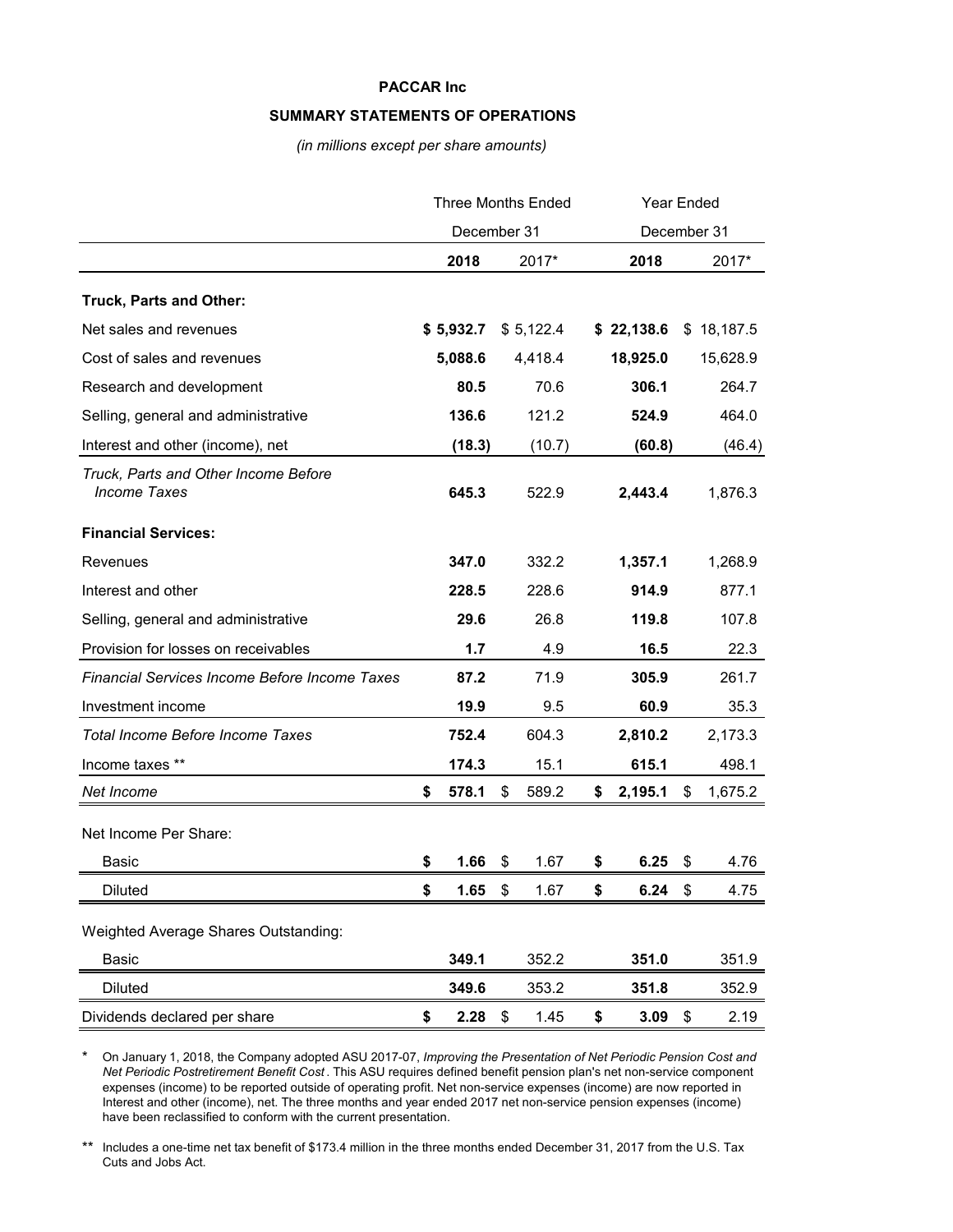# **CONDENSED BALANCE SHEETS**

# *(in millions)*

|                                               | December 31 |          |    | December 31 |  |
|-----------------------------------------------|-------------|----------|----|-------------|--|
|                                               | 2018        |          |    | 2017        |  |
| <b>ASSETS</b>                                 |             |          |    |             |  |
| Truck, Parts and Other:                       |             |          |    |             |  |
| Cash and marketable debt securities           | \$          | 4,299.6  | \$ | 3,621.9     |  |
| Trade and other receivables, net              |             | 1,314.4  |    | 1,127.9     |  |
| Inventories, net                              |             | 1,184.7  |    | 928.4       |  |
| Property, plant and equipment, net            |             | 2,480.9  |    | 2,464.4     |  |
| Equipment on operating leases and other, net  |             | 1,803.2  |    | 2,095.3     |  |
| <b>Financial Services Assets</b>              |             | 14,399.6 |    | 13,202.3    |  |
|                                               | \$          | 25,482.4 | \$ | 23,440.2    |  |
|                                               |             |          |    |             |  |
| <b>LIABILITIES AND STOCKHOLDERS' EQUITY</b>   |             |          |    |             |  |
| <b>Truck, Parts and Other:</b>                |             |          |    |             |  |
| Accounts payable, deferred revenues and other | \$          | 5,710.9  | \$ | 5,270.4     |  |
| <b>Financial Services Liabilities</b>         |             | 11,178.6 |    | 10,119.3    |  |
| <b>STOCKHOLDERS' EQUITY</b>                   |             | 8,592.9  |    | 8,050.5     |  |
|                                               | \$          | 25,482.4 | \$ | 23,440.2    |  |
| <b>Common Shares Outstanding</b>              |             | 346.6    |    | 351.8       |  |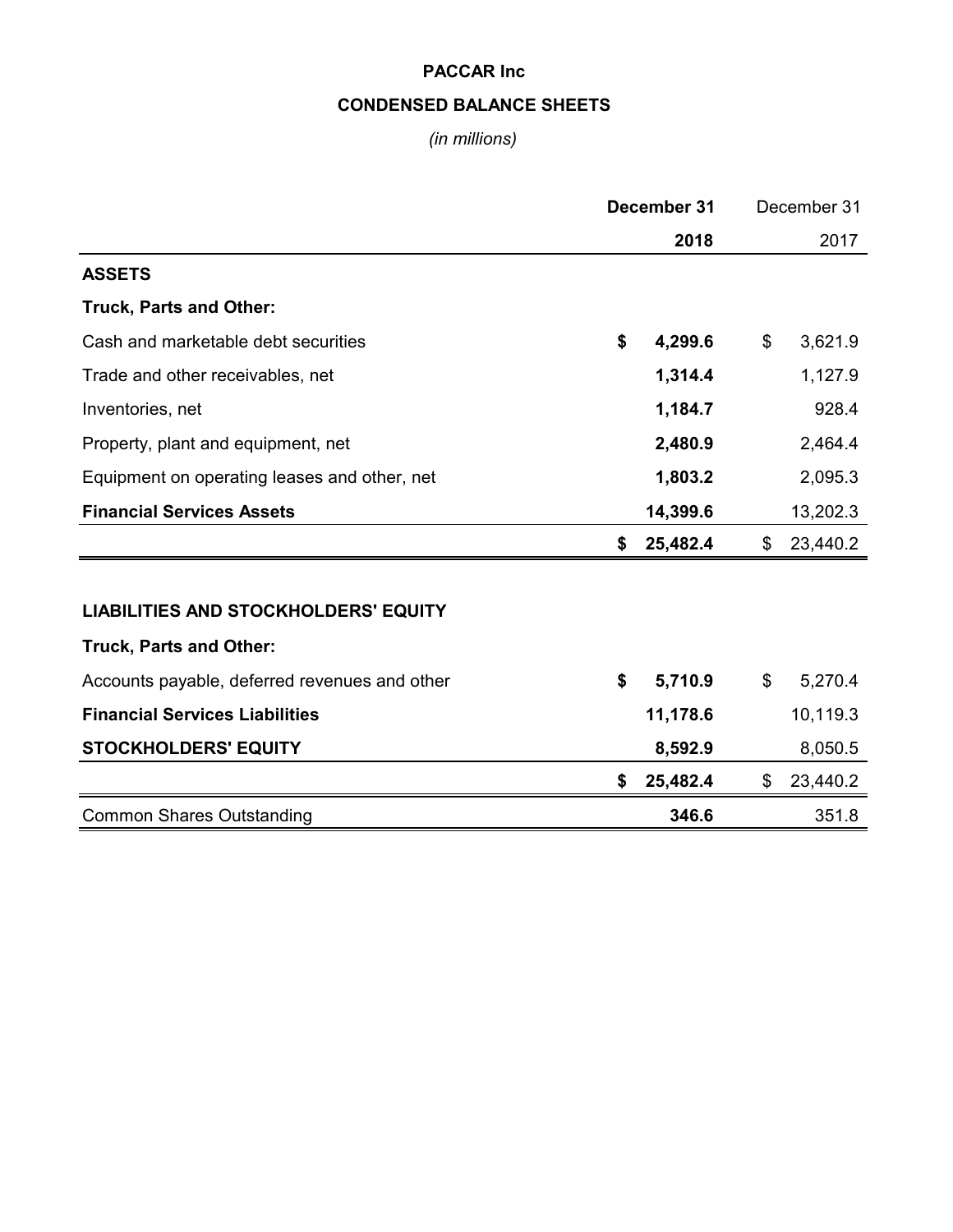# **CONDENSED CASH FLOW STATEMENTS**

*(in millions)*

| <b>Year Ended December 31</b>                              | 2018      | 2017      |
|------------------------------------------------------------|-----------|-----------|
| <b>OPERATING ACTIVITIES:</b>                               |           |           |
| Net income                                                 | \$2,195.1 | \$1,675.2 |
| Depreciation and amortization:                             |           |           |
| Property, plant and equipment                              | 337.6     | 321.4     |
| Equipment on operating leases and other                    | 716.5     | 786.1     |
| Net change in trade receivables, inventory and payables    | (45.8)    | (23.5)    |
| Net increase in wholesale receivables on new trucks        | (512.3)   | (272.0)   |
| All other operating activities, net                        | 301.2     | 228.6     |
| <b>Net Cash Provided by Operating Activities</b>           | 2,992.3   | 2,715.8   |
| <b>INVESTING ACTIVITIES:</b>                               |           |           |
| Payments for property, plant and equipment                 | (457.6)   | (423.4)   |
| Acquisitions of equipment for operating leases             | (1,494.7) | (1,423.2) |
| Net increase in financial services receivables             | (945.8)   | (397.9)   |
| Net decrease (increase) in marketable debt securities      | 315.6     | (190.8)   |
| Proceeds from asset disposals and other                    | 651.8     | 470.7     |
| <b>Net Cash Used in Investing Activities</b>               | (1,930.7) | (1,964.6) |
| <b>FINANCING ACTIVITIES:</b>                               |           |           |
| Payments of cash dividends                                 | (804.3)   | (558.3)   |
| Purchases of treasury stock                                | (354.4)   |           |
| Proceeds from stock compensation transactions              | 19.3      | 39.3      |
| Net increase in debt                                       | 1,210.5   | 125.2     |
| <b>Net Cash Provided by (Used in) Financing Activities</b> | 71.1      | (393.8)   |
| Effect of exchange rate changes on cash                    | (61.5)    | 91.6      |
| Net Increase in Cash and Cash Equivalents                  | 1,071.2   | 449.0     |
| Cash and cash equivalents at beginning of period           | 2,364.7   | 1,915.7   |
| Cash and cash equivalents at end of period                 | \$3,435.9 | \$2,364.7 |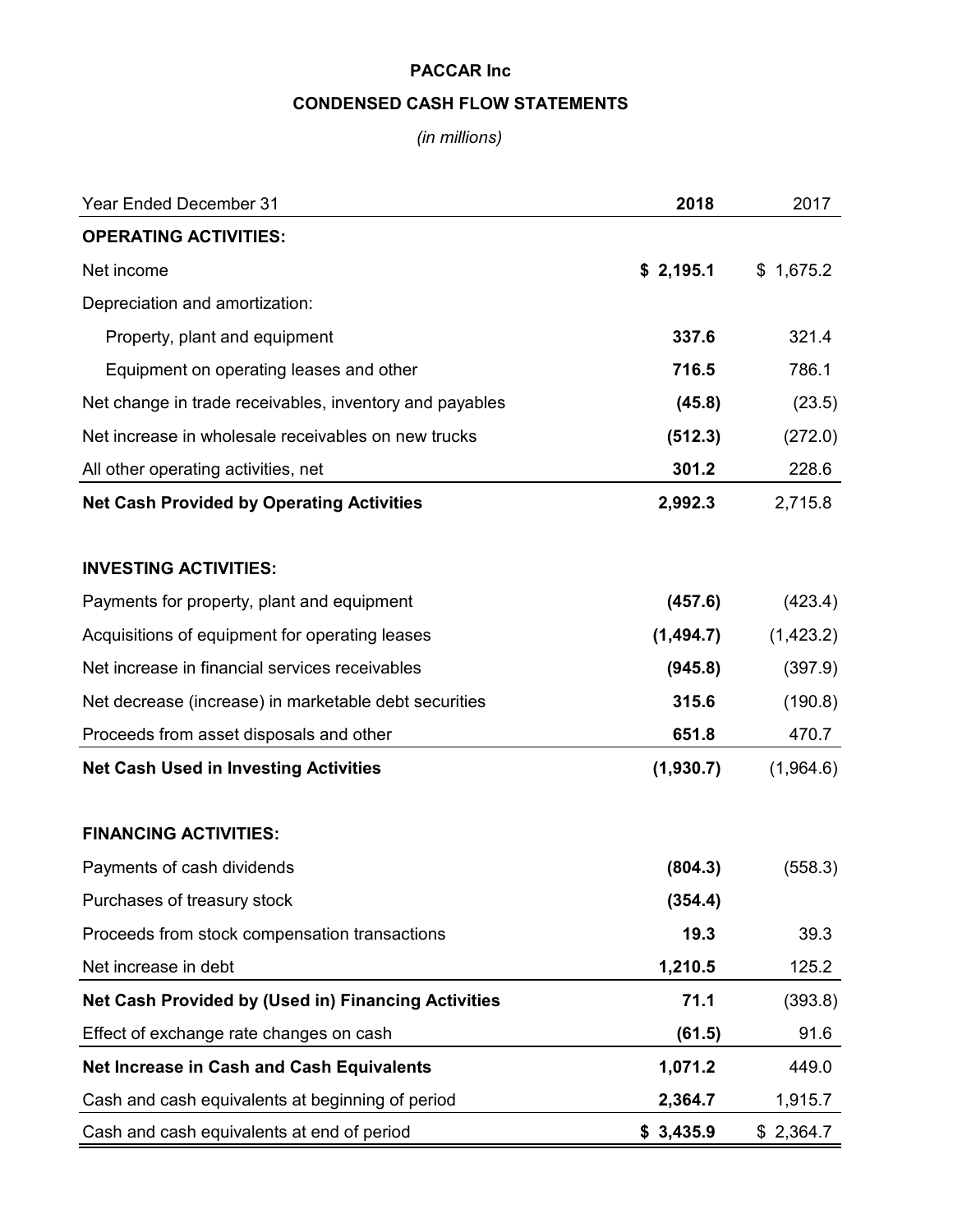## **SEGMENT AND OTHER INFORMATION**

### *(in millions)*

|                             | <b>Three Months Ended</b> |           |    |             | <b>Year Ended</b> |            |    |            |  |
|-----------------------------|---------------------------|-----------|----|-------------|-------------------|------------|----|------------|--|
|                             | December 31               |           |    | December 31 |                   |            |    |            |  |
|                             |                           | 2018      |    | 2017        |                   | 2018       |    | 2017       |  |
| <b>Sales and Revenues:</b>  |                           |           |    |             |                   |            |    |            |  |
| <b>Truck</b>                |                           | \$4,936.8 |    | \$4,223.7   |                   | \$18,187.0 |    | \$14,774.8 |  |
| Parts                       |                           | 970.9     |    | 877.2       |                   | 3,838.9    |    | 3,327.0    |  |
| <b>Financial Services</b>   | 347.0                     |           |    | 332.2       |                   | 1,357.1    |    | 1,268.9    |  |
| Other                       |                           | 25.0      |    | 21.5        |                   | 112.7      |    | 85.7       |  |
|                             |                           | \$6,279.7 |    | \$5,454.6   |                   | \$23,495.7 |    | \$19,456.4 |  |
|                             |                           |           |    |             |                   |            |    |            |  |
| <b>Pretax Profit:</b>       |                           |           |    |             |                   |            |    |            |  |
| Truck                       | \$                        | 451.9     | \$ | 363.2       | \$                | 1,672.1    | \$ | 1,253.8    |  |
| Parts                       |                           | 193.8     |    | 156.2       |                   | 768.6      |    | 610.0      |  |
| <b>Financial Services</b>   |                           | 87.2      |    | 71.9        |                   | 305.9      |    | 261.7      |  |
| Investment Income and Other |                           | 19.5      |    | 13.0        |                   | 63.6       |    | 47.8       |  |
|                             | \$                        | 752.4     | \$ | 604.3       | \$                | 2,810.2    | \$ | 2,173.3    |  |

### **GEOGRAPHIC REVENUE**

## *(in millions)*

|                          |           | <b>Three Months Ended</b> | Year Ended |                |  |  |
|--------------------------|-----------|---------------------------|------------|----------------|--|--|
|                          |           | December 31               |            | December 31    |  |  |
|                          | 2018      | 2017                      | 2018       | 2017           |  |  |
| United States and Canada | \$3,837.0 | \$3,119.4                 | \$14,782.1 | \$11,772.2     |  |  |
| Europe                   | 1,725.8   | 1,661.0                   | 6,071.9    | 5,354.6        |  |  |
| Other                    | 716.9     | 674.2                     | 2,641.7    | 2,329.6        |  |  |
|                          | \$6,279.7 | \$5,454.6                 | \$23,495.7 | 19,456.4<br>\$ |  |  |

### **NEW TRUCK DELIVERIES**

|                          | <b>Three Months Ended</b> | Year Ended |             |         |  |
|--------------------------|---------------------------|------------|-------------|---------|--|
|                          | December 31               |            | December 31 |         |  |
|                          | 2018                      | 2017       | 2018        | 2017    |  |
| United States and Canada | 26,800                    | 22,700     | 105,300     | 84,200  |  |
| Europe                   | 18,000                    | 16.600     | 63,800      | 57,100  |  |
| Other                    | 5,600                     | 5,000      | 20,000      | 17,600  |  |
|                          | 50,400                    | 44.300     | 189,100     | 158,900 |  |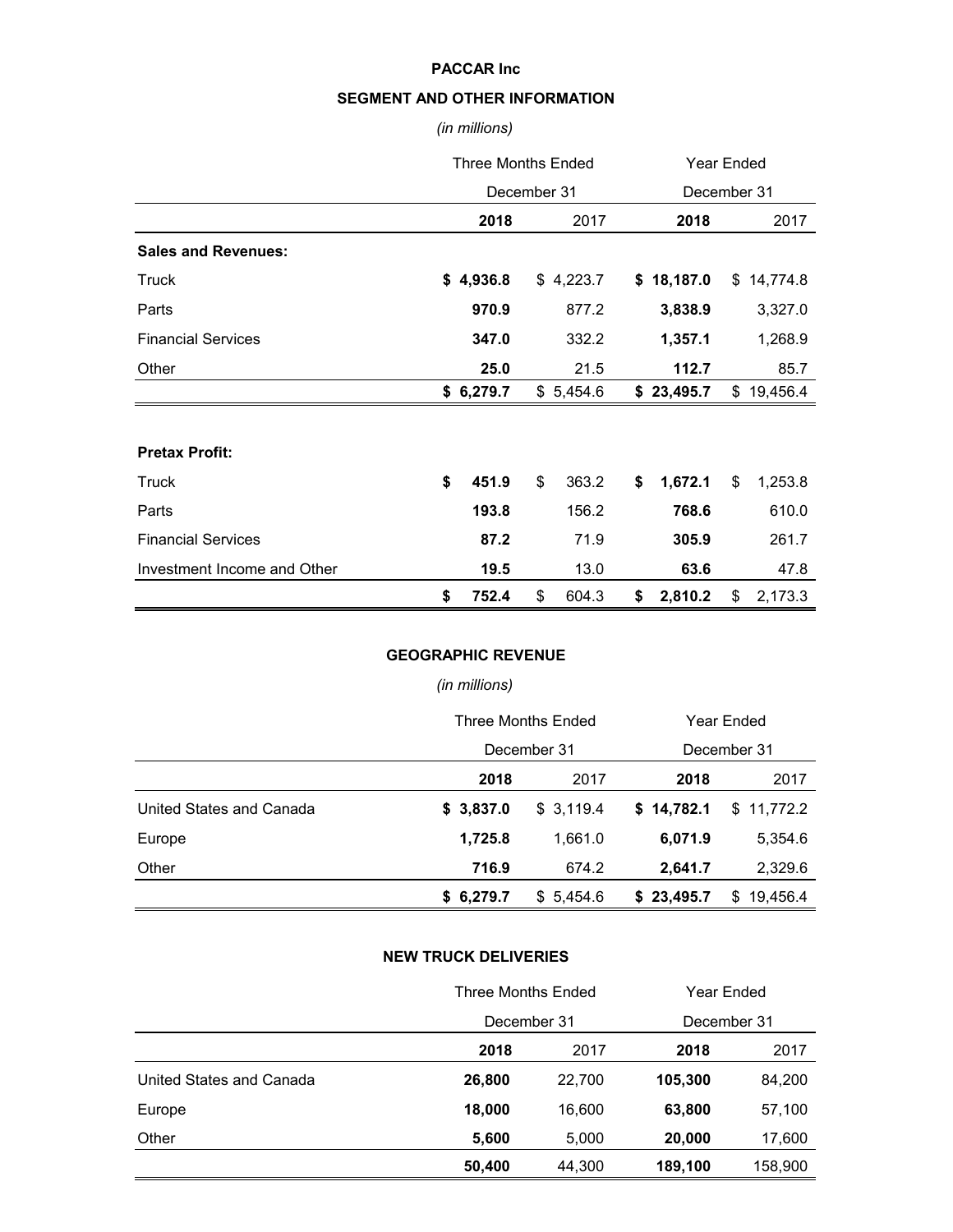## **SUPPLEMENTARY INFORMATION**

## **RECONCILIATION OF GAAP TO NON-GAAP FINANCIAL MEASURES**

This earnings release includes "adjusted net income (non-GAAP)" and "adjusted net income per diluted share (non-GAAP)", which are financial measures that are not in accordance with U.S. generally accepted accounting principles ("GAAP"), since they exclude the one-time tax benefit from the Tax Cuts and Jobs Act ("TCJA") in 2017. These measures differ from the most directly comparable measures calculated in accordance with GAAP and may not be comparable to similarly titled non-GAAP financial measures used by other companies.

Management utilizes these non-GAAP measures to evaluate the Company's performance and believes these measures allow investors and management to evaluate operating trends by excluding significant non-recurring items that are not representative of underlying operating trends.

Reconciliations from the most directly comparable GAAP measures of: adjusted net income (non-GAAP) and adjusted net income per diluted share (non-GAAP) are as follows:

| (in millions)                        |               |
|--------------------------------------|---------------|
| Year Ended December 31, 2017         |               |
| Net Income                           | \$<br>1,675.2 |
| One-time tax benefit from the TCJA   | (173.4)       |
| Adjusted Net Income (Non-GAAP)       | \$<br>1,501.8 |
|                                      |               |
| Year Ended December 31, 2017         |               |
| Per Diluted Share:                   |               |
| Net Income                           | \$<br>4.75    |
| One-time tax benefit from the TCJA   | (.49)         |
| Adjusted Net Income (Non-GAAP)       | \$<br>4.26    |
|                                      |               |
| (in millions)                        |               |
| Three Months Ended December 31, 2017 |               |
| Net Income                           | \$<br>589.2   |
| One-time tax benefit from the TCJA   | (173.4)       |
| Adjusted Net Income (Non-GAAP)       | \$<br>415.8   |